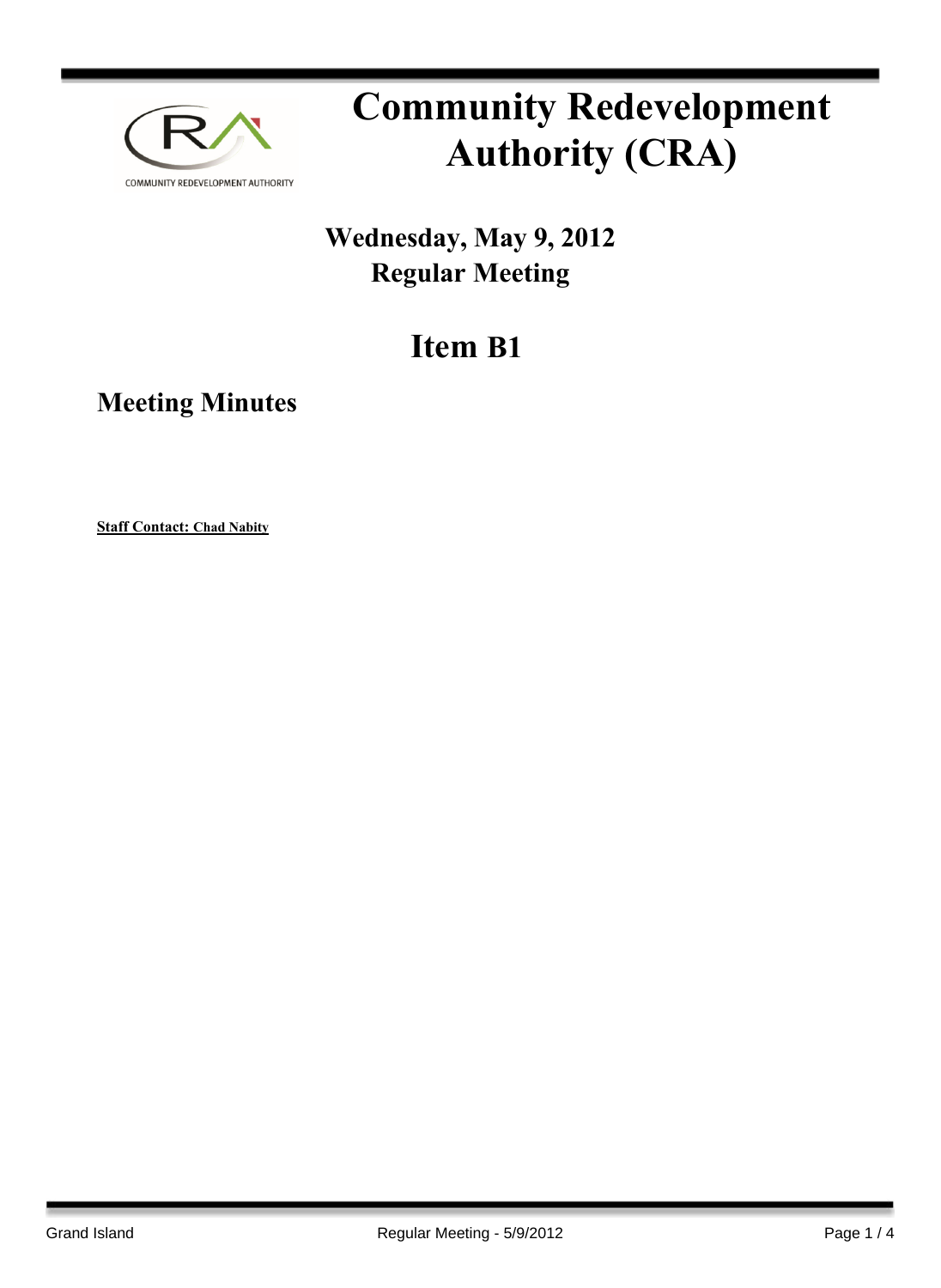#### OFFICIAL PROCEEDINGS

#### MINUTES OF COMMUNITY REDEVELOPMENT AUTHORITY MEETING OF April 11, 2012

Pursuant to due call and notice thereof, a Regular Meeting of the Community Redevelopment Authority of the City of Grand Island, Nebraska was conducted on April 11, 2012 at City Hall 100 E First Street. Notice of the meeting was given in the April 7, 2012 Grand Island Independent.

1. CALL TO ORDER. Barry Sandstrom called the meeting to order at 4:00 p.m. The following members were present: Glen Murray, Michelle Fitzke, Sue Pirnie and Tom Gdowski. Also present were; Director, Chad Nabity; Secretary, Rose Woods; Finance Director, Jaye Monter; Roger Bullington, Marv Webb, Amos Anson and Larry Fowle.

Sandstrom stated this was a public meeting subject to the open meeting laws of the State of Nebraska. He noted that the requirements for an open meeting were posted on the wall easily accessible to anyone who would like to read through them.

- 2. APPROVAL OF MINUTES. A motion for approval of the Minutes for the March 14, 2012 meeting was made by Pirnie and seconded by Murray. Upon roll call vote all present voted aye. Motion carried unanimously.
- 3. APPROVAL OF FINANCIAL REPORTS. Monter reviewed the financial reports for the period of March 1, 2012 through March 30, 2012. Motion was made by Gdowski and seconded by Pirnie to approve the financial reports. Upon roll call vote, all present voted aye. Motion carried unanimously.
- 4. APPROVAL OF BILLS. The bills were reviewed by Sandstrom. Motion made by Murray and seconded by Fitzke to approve the bills in the amount of \$74,372.37. Upon roll call vote all present voted aye. Motion carried unanimously to approve the payment of bills totaling \$74,372.37.
- 5. CONSIDERATION OF GRANT REQUEST.

Chief Industries, Vice President of Development, Roger Bullington, has submitted a grant request for 1140 S Lincoln, Grand Island. The request is for financial assistance for costs associated with the demolition and removal of structures as the former Aurora Coop facility. The total cost for site preparation is \$204,800 that includes demolition and removal of all structures, concrete footings/foundations/pavement removal, removal of all underground storage tanks, permits and legal surveying, project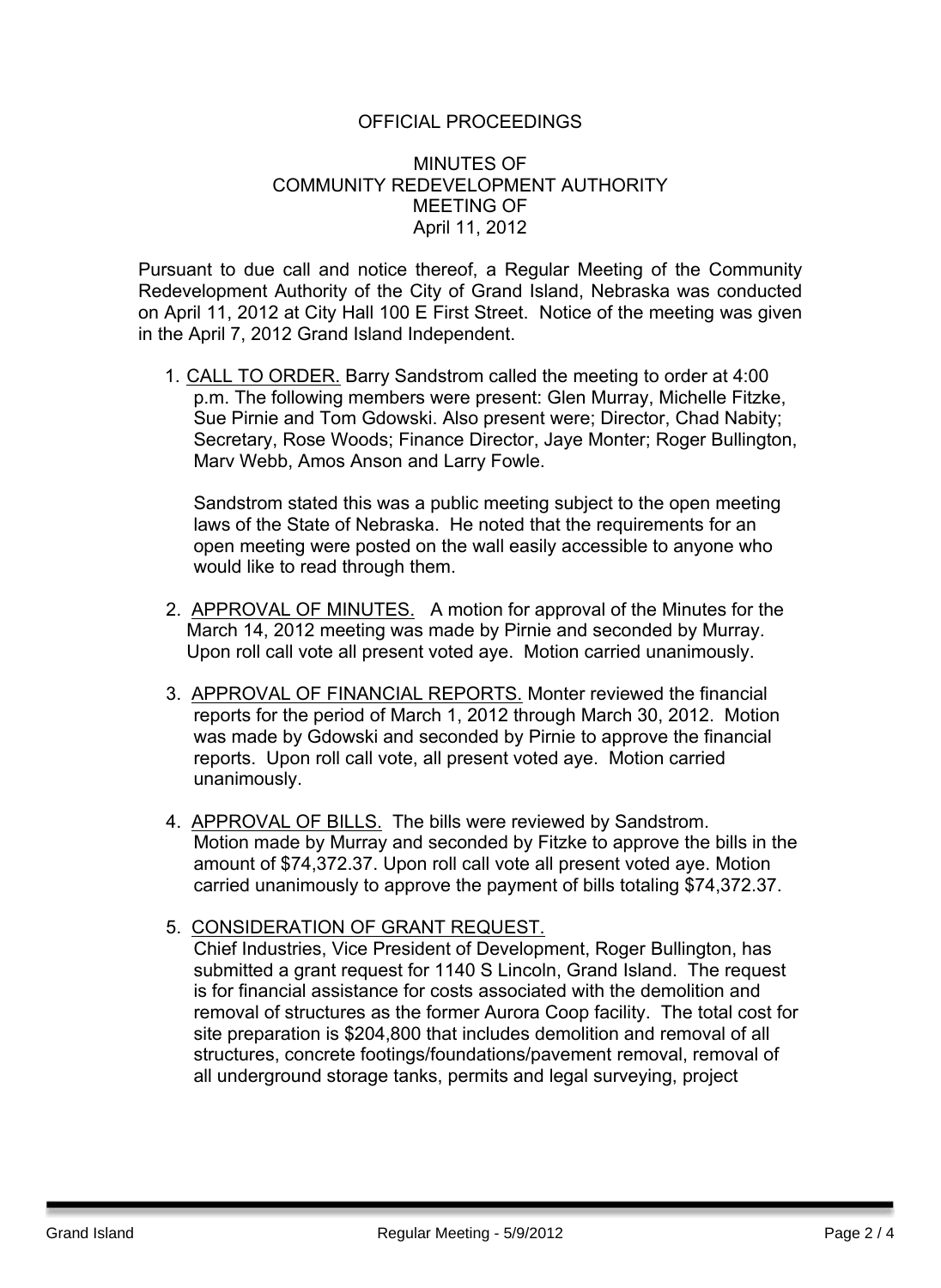management and incidentals. Chief is asking for a grant in the amount of \$100,000. If this grant request is approved the site could be entirely cleared in 60 to 90 days.

Regional Planning Director Chad Nabity, who also serves as the CRA director, said Chief bought the former Aurora Co-op site in December 2010 and the numerous buildings there pose an "attractive nuisance" for nearby Barr Middle School students." Getting them out of there is probably a good thing," Nabity said of the buildings.

Chief Industries Vice President Roger Bullington said the buildings are all locked, but none are fenced, so access can be gained. The buildings are old enough they cannot be cost-effectively upgraded to be used by Chief other than for cold storage. Chief purchased the property simply to prevent its fabrication plant from being landlocked, he said.

Chief wants to retain five acres for its own future expansion, but wants to sell off three acres at the corner of Fonner Park Road and Lincoln Avenue. Bullington said there is an interested party for that land.

The CRA wanted the possibility of being repaid the grant funds so it approved a memorandum of understanding with Chief that calls for the \$100,000 to be repaid if Chief ever redevelops the property and uses taxincrement financing dollars to do so. The memorandum of understanding was approved by the CRA, but is subject to approval from Chief owners and legal staff, which hadn't yet seen it.

A motion was made by Gdowski to approve the \$100,000 grant with the MOU subject to approval of both parties and was seconded by Fitzke. Upon roll call vote, all present voted aye. Motion carried unanimously.

#### 6. CONSIDERATION OF FAÇADE IMPROVEMENTS.

Sharena & Amos Anson, owners of The Chocolate Bar, 118 W 3rd St., has requested funding under the façade development program to assist with façade improvements at this location. The anticipated cost of the façade project is \$116,536 with a total cost of \$370,000 of developer investment to the building. The Anson's received a \$37,500 facade grant a year ago to renovate the exterior of 116 W. Third St. and are now seeking the second grant to renovate the exterior of the adjoining building at 118 W. Third.

The cost is higher this time because there's a lot of masonry work required and the Anson's will hire that done instead of doing the work themselves as they did for 116 W. Third. Expanding into 118 W. 3<sup>rd</sup> will allow them to more than double the seating capacity in their restaurant and accommodate large groups and special meetings.